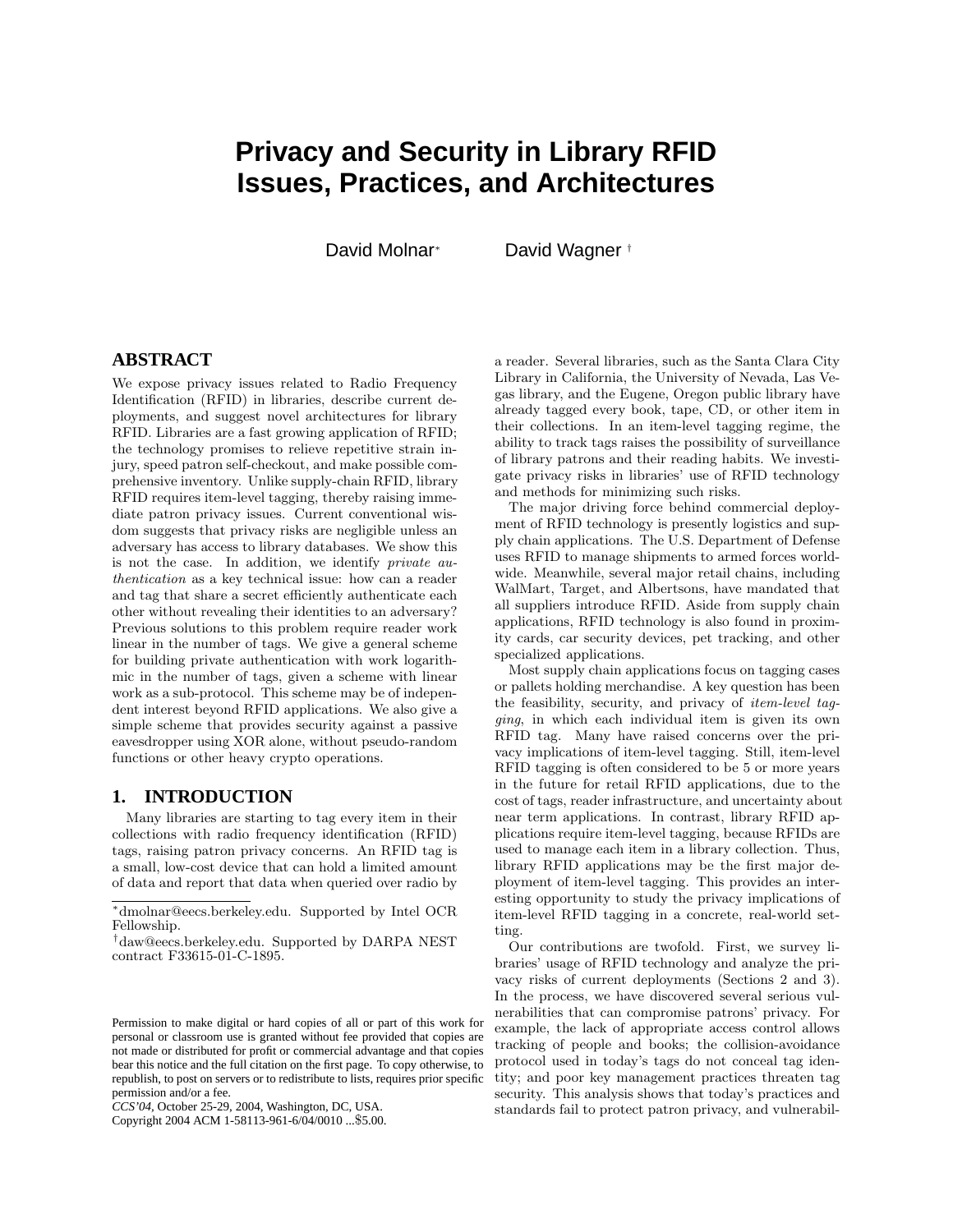ities are present at all layers of the system. We further analyze these vulnerabilities in context of two real RFID deployments.

Second, we propose new architectures for using RFID technology securely in libraries without compromising privacy (Section 4). We identify private authentication as one of the key technical challenges in this area. We want tags to reveal their identity to authorized RFID readers (e.g., those owned by the library), so that the library can track books as they are checked in and out. However, for privacy, the tag must not disclose its identity until the reader has been authenticated; thus, the reader must authenticate itself to the tag before doing anything else. Also, prudent key management requires that each tag hold a different symmetric key. The paradox is that a legitimate reader cannot authenticate itself until it knows which key to use, which requires knowing the tag's identity, but for privacy reasons the tag dares not reveal its identity to an unknown reader before that reader has been authenticated. Nonetheless, despite the seeming impossibility of solving this problem, we show that it is possible to reconcile these two demands. In particular, we show efficient protocols for privacyfriendly symmetric-key authentication, which we expect will be well-suited to library RFID applications and of interest beyond RFID.

Finally, we wrap up with a discussion of related work (Section 5) and conclude (Section 6).

### **2. RFID BACKGROUND**

A Radio Frequency Identification (RFID) tag is an electronic device that holds data. Typically these tags are attached to an item and contain a serial number or other data associated with that item. We will focus on passive RFID technology, in which the tag carries no power source, but is instead powered by a radio signal from a separate RFID reader. For a detailed introduction to RFID technology, see Finkenzeller [11].

RFID tags operate under severe restrictions compared to most personal computers, or even most embedded systems. First, an RFID tag is powered only when within range of a reader. This means that the tag has only an extremely limited amount of time to carry out computation. Pre-computation of results is impossible during times when the tag is out of range.

Second, an RFID has *extremely few gates*, and many of these are taken up by logic required for basic operation. Weis et al. estimate as few as 500-5000 gates total in a typical RFID design, leaving little for "extras" such as security [30]. In particular, symmetric encryption schemes such as AES, hash functions such as SHA1, or pseudo-random functions are not possible on today's RFID tags. While some low-end smart cards and tags have incorporated constructions based on stream cipher designs, no standardized low-gate primitive exists. Simple password comparisons and XOR operations are all that can be expected on most current-generation RFID tags. In addition, an RFID has almost no physical security.

Moore's Law tells us that the number of transistors per unit silicon doubles every 18 months [24]. These

extra transistors might be used to enable cryptographic primitives on tags of equal cost as today's tags. It is more likely, however, that economic pressures will lead manufacturers to focus on ever-cheaper tags with a feature set similar to current-generation RFIDs. Because tags are manufactured on a massive scale, $^{1}$  even a half cent difference in unit cost makes an impact.

RFID tags used in libraries operate on the 13.56 MHz band and are manufactured by several companies, including Checkpoint Systems, Texas Instruments, and TAGSYS. Checkpoint and TAGSYS make proprietary tags, while the TI Tag-It! platform follows the ISO 15693 standard. ISO tags and TAGSYS tags are then resold by a variety of integrators, including 3M, TechLogic, and VTLS. Checkpoint tags, on the other hand, are installed only by the library services division of Checkpoint. In Figure 1 we give a table showing the most popular types of library RFID tags. We also give example libraries where these tags are deployed, and a partial list of library RFID vendors using each type of tag.

Recently, a new standard for RFID, ISO 18000, reached final stages of approval. ISO 18000-3 defines the physical interface and commands for 13.56 MHz tags. The 18000-3 standard is further divided into two "MODEs." MODE 1 is intended to be backwards compatible with the command set defined in ISO 15693, but standardizes various elements of the RF interface. MODE 2, on the other hand, is intended to be a next-generation RFID standard capable of supporting high-speed data transfer and communications with large numbers of tags at once. In addition, MODE 2 tags are explicitly required to support a random number generator and a small amount of semi-nonvolatile RAM. While MODE 2 tags are beginning to be manufactured, no library RFID vendor currently offers them for deployment.

The EPCGlobal consortium also publishes a series of specifications for RFID tags. These tags are aimed at supply chain markets and do not have a presence in the library setting. We note that most previous works on RFID privacy have focused on 915 MHz EPC Class 0 and Class 1 tags, and we will discuss these tags when appropriate for comparison. We will also consider the EPC Class 1 13.56 MHz tag specification. These tags also incorporate a special "kill" command that renders the tag permanently inoperative; while the kill command is protected by password, reads and writes are not.

The 13.56 MHz tags used by libraries have several material differences from the 915 MHz tags considered for supply chain applications. First, the bandwidth available to 13.56MHz tags is strictly limited by regulations in the US, the EU, and Japan. Second, the read range of 13.56 MHz tags is much less than that of 915MHz tags. As a result, RF air interface protocols, such as collision avoidance, differ between 915 MHz and 13.56 MHz tags. We will focus in more detail on collision-avoidance protocols in Section 3.2.

<sup>&</sup>lt;sup>1</sup>At this writing, the RFID manufacturer Alien Technologies had announced plans to open a new plant in Fargo, ND capable of providing one billion tags per year, mostly aimed at the supply chain market.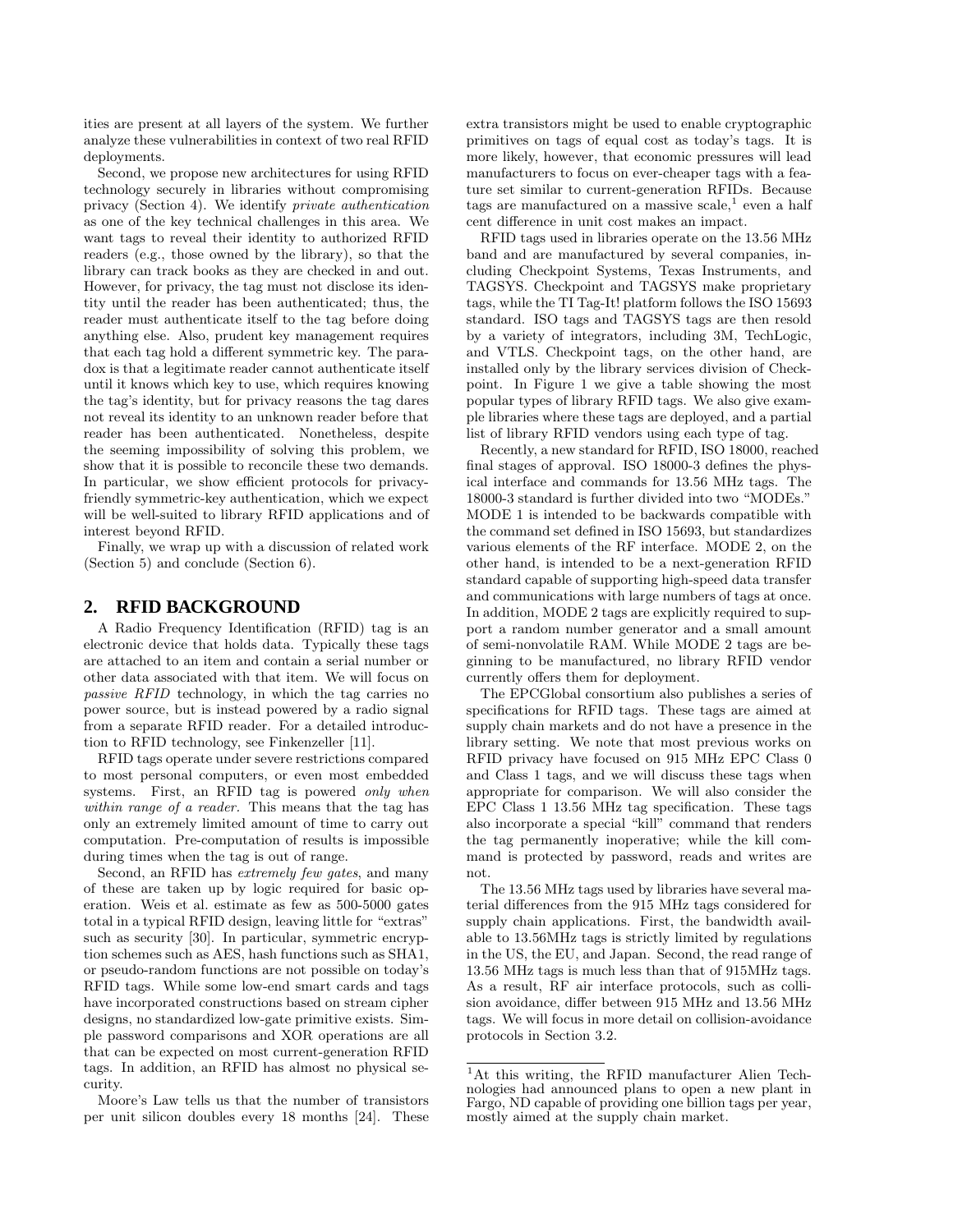| Tag Type                 | Example Library       | Example Vendors              |  |
|--------------------------|-----------------------|------------------------------|--|
| Checkpoint WORM          | Santa Clara City      | Checkpoint                   |  |
| Checkpoint writeable     | None                  | Checkpoint                   |  |
| TAGSYS C220-FOLIO        | U. Delaware           | VTLS, TechLogic              |  |
| ISO 15693/18000-3 MODE 1 | National U. Singapore | 3M, Bibliotheca, Libramation |  |
| ISO 18000-3 MODE 2       | Not yet available     | Coming soon                  |  |
| $EPC$ Class 1 13.56MHz   | Not for library       | WalMart                      |  |
| $EPC$ Class 0 915MHz     | Not for library       | WalMart                      |  |
| EPC Class 1 915MHz       | Not for library       | WalMart                      |  |
|                          |                       |                              |  |

Figure 1: Summary of current RFID types.

RFID tags communicate with the reader by passively modulating a radio signal broadcasted by the reader. Because a reader is little more than a radio transceiver, this means that attackers will be able to obtain illegitimate readers that can be used to query RFID tags from some distance. Library RFID vendors claim that their readers can interact with tags from a distance of 2 feet (for large sensors at library exits), and hand-held readers might work up to 8 inches away from the tag [28, 3].<sup>2</sup> These distances are limited primarily by regulation on reader power and antenna size; thus, we should be prepared for illegal readers that might have a read range several times larger.

Even a few feet of read range is sufficient for scanning people passing through doorways and other close spaces. In fact, the sensors used to detect theft of library books look remarkably like, and have similar read range to, the RF-based anti-theft sensors already used in thousands of shops (see Figure 2). Later we will give more specific scenarios in which reading in these close spaces raises privacy risks. For a detailed discussion of the physics of RFID reading, see Reynolds [27].

Because the communication between reader and tag is wireless, there is a possibility for third parties to eavesdrop on these signals. One unusual aspect of RFID communication is an asymmetry in signal strength: because tags respond by passively modulating a carrier wave broadcast by the reader, it will be much easier for attackers to eavesdrop on signals from reader to tag than on data from tag to reader [30]. We make use of this property later, in our proposals for improved reader-tag authentication.

Because many RFIDs may be in range of a reader at the same time, collision-avoidance protocols must be used. The details of these protocols are often kept secret in proprietary tags. The ISO 18000 standard, however, specifies a collision-avoidance protocols for each of its two modes, as does the EPCGlobal suite of tag protocols [18, 6, 5, 7]. These protocols require a separate identifier, which we will call a collision-avoidance ID that may be independent of the data stored on the tag. In Section 3.2 we show that the collision-avoidance ID can often be used to track tags.

# **3. LIBRARY RFID ISSUES**

<sup>2</sup>Compare to the 915 MHz tags used in supply chain and retail applications, which in contrast can be read from a distance of eight meters or more.



Figure 2: On the left, a Checkpoint library RFID tag. On the right, an exit gate.

# **3.1 Current Library RFID Architectures**

Once a library selects an RFID system, it is unlikely that anything short of catastrophe could motivate a library to spend the money and labor required to physically upgrade the tags. Currently, tags cost in the neighborhood of US\$0.75 (exact prices are confidential and may vary widely) [3], while readers and other equipment may cost multiple thousands of dollars.

Libraries make use of a bibliographic database to track circulation information about items in a collection. Each book, upon being acquired by the library, is assigned a unique number, usually called a bar code. There is no fixed relation between author, title, and bar code. In today's library RFID deployments, tags are programmed with at least the bar code. In addition, some vendors suggest placing extra information on the tag, such as shelf location, last checked out date, author, and title [22].

Check-out occurs at either a circulation desk or a special "self-check" machine that allows patrons to check out their own books. In both cases, the RFID tag is read and the association between ID number and book looked up in the bibliographic database, and the status of the book is changed to "checked out" in the bibliographic database. Later, when the book is checked in, the tag is read again and the bibliographic database updated.

The RFID tag also acts as a security device. Special RFID exit sensors are placed at the exit of a library, just as most libraries today have exit sensors for magnetic strip anti-theft devices. When a patron exits, the sensors scan for books that have not been checked out.

Depending on the vendor, the security check is achieved in at least one of two ways. One method, used by 3M, VTLS, and Libramation among others, stores the status of the book on the tag; a specific bit, often called a "security bit," reveals whether the book is checked in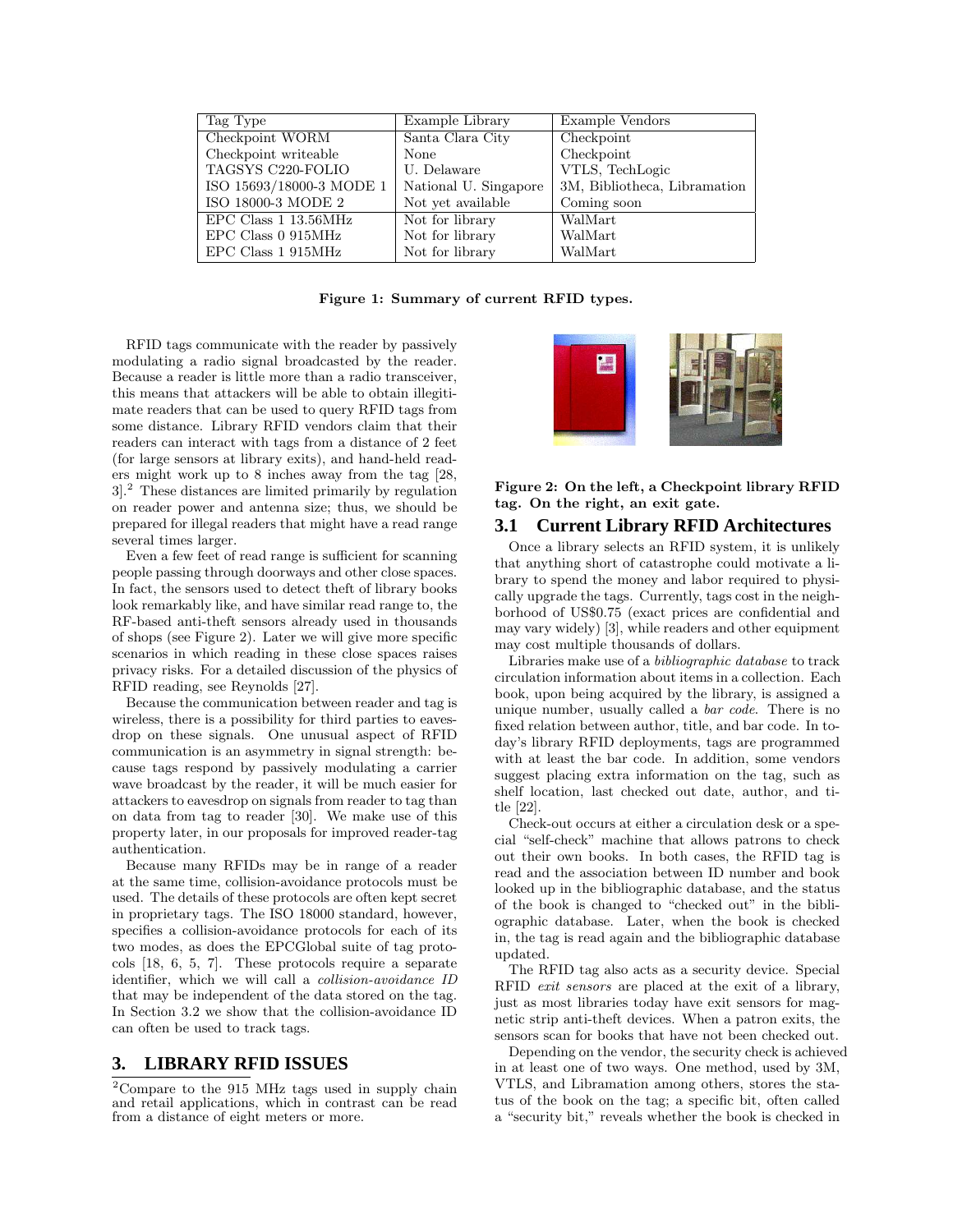or checked out. It is important to note that the security bit does not necessarily affect whether the tag can be read. The security bit must be correctly set at every check-in and check-out, or else false alarms may be triggered. A second method, used by Checkpoint, does not store the circulation status on the tag. Instead, the readers query the bibliographic database for the circulation status of the book as it passes through the exit sensors; this introduces issues of latency due to query time.

Privacy concerns in today's deployments have focused on the bibliographic database and short range of RFID readers. Without the bibliographic database, an adversary cannot directly map a bar code number to the title and author of a book, and so cannot immediately learn the reading habits of people scanned. Some library RFID proponents have argued that an adversary without the database and with only short-range readers poses little to no risk. In the next section, we show this is not the case.

#### **3.2 Attacks on Current Architectures**

In what follows, unless otherwise specified, we assume the adversary does not have access to the bibliographic database. We do assume that the adversary has access to an RFID reader, however, and where indicated has the power to perform passive eavesdropping or even active attacks. Our attacks are summarized in Figure 3.

#### *3.2.1 Static Tag Data and No Access Control*

Referring to Figure 3, we see that none of today's library RFID tags employ read passwords or other read access control.<sup>3</sup> Because the identifier on the RFID tag never changes throughout its lifetime, the ability to read the tag at will creates several privacy risks.

First, the adversary may determine which library owns the book and infer the origin of the person carrying the book. In particular, bar codes for libraries with the Innovative bibliographic database have well-known, geographically unique prefixes. Vendors may also place library IDs on tags to prevent tags from one library from triggering readers at another. Learning origin data can be a privacy problem. For example, police at a roadblock may scan for patrons from specific city libraries in predominantly minority areas and search them more carefully; this would raise issues of racial profiling.

Second, any static identifier can be used both to track and hotlist books. In book tracking, the adversary tracks a book by correlating multiple observations of the book's RFID tag. The adversary may not necessarily know the title and author of the book unless the bibliographic database is available, but the static identifier can still be used to track the book's movements. Combined with video surveillance or other mechanisms, this may allow an adversary to link different people reading the same book. In this way, an adversary can begin profiling individuals' associations and make inferences about a

particular individual's views, e.g. "this person checked out the same books as a known terrorist" or "mainly younger people have been seen with this book, so this person is young-thinking."

In hotlisting, the adversary has a "hotlist" of books in advance that it wishes to recognize. To determine the bar codes associated with these books, the adversary might visit the library to read tags present on these books. Later, when the adversary reads an RFID tag, it can determine whether that tag corresponds to a book on the hotlist. With current architectures, hotlisting is possible: each book has a single static identifier, and this identifier never changes over the book's lifetime.

Hotlisting is problematic because it allows an adversary to gather information about an individual's reading habits without a court order. For example, readers could be set up at security checkpoints in an airport, and individuals with hotlisted books set aside for special screening. For another example, readers could be set up at the entrance to stores and used to tailor patron experience or target marketing; these readers would look almost identical to the anti-theft gates used today.

Hotlisting is not a theoretical attack. We recall FBI warnings regarding almanacs as an indicator of terrorist activity [8]. We have also heard anecdotal reports from librarians that they refuse requests by law enforcement to track specific titles, and there are troubling historical precedents surrounding law enforcement and libraries. In the 1970s, the FBI Library Awareness Program routinely monitored the reading habits of "suspicious persons"; this was stopped only after public outcry and the passage of library privacy laws in many jurisdictions. Under the USA PATRIOT act, however, patron records may be accessed by order of the Foreign Intelligence Surveillance Court, or via a National Security Letter, as well as by a regular court order[9].

We have experimentally verified that tags can be read without access control at two library deployments of RFID. One library is the Cesar Chavez branch of the Oakland Public Library, which uses ISO 15693 tags; the other is the University of Nevada, Las Vegas library, which uses Texas Instruments Tag-It! tags. We used a TAGSYS Medio S002 short-range reader for our experiments. We saw both deployments use static identifiers that enable tracking and hot-listing.

#### *3.2.2 Collision-Avoidance IDs*

Even if RFID tags were upgraded to control access to bar codes using read passwords or some other form of access control, many tags can still be identified uniquely by their radio behavior. In particular, many tags use a globally unique and static collision ID as part of their collision-avoidance protocol. This typically will allow unauthorized readers to determine the tag's identity merely through its collision-avoidance behavior. We give some concrete examples of this issue.

• In ISO 18000-3 MODE 1 tags, the current draft of the standard specifies that each tag will have a globally unique, 64-bit "MFR Tag ID." Further, tags are mandated to support an "Inventory" command that returns the MFR Tag ID as part of the

<sup>3</sup>Proprietary tag formats may raise the cost of building unauthorized readers, but such minor barriers will inevitably be defeated. As always, security through obscurity is not a good defense.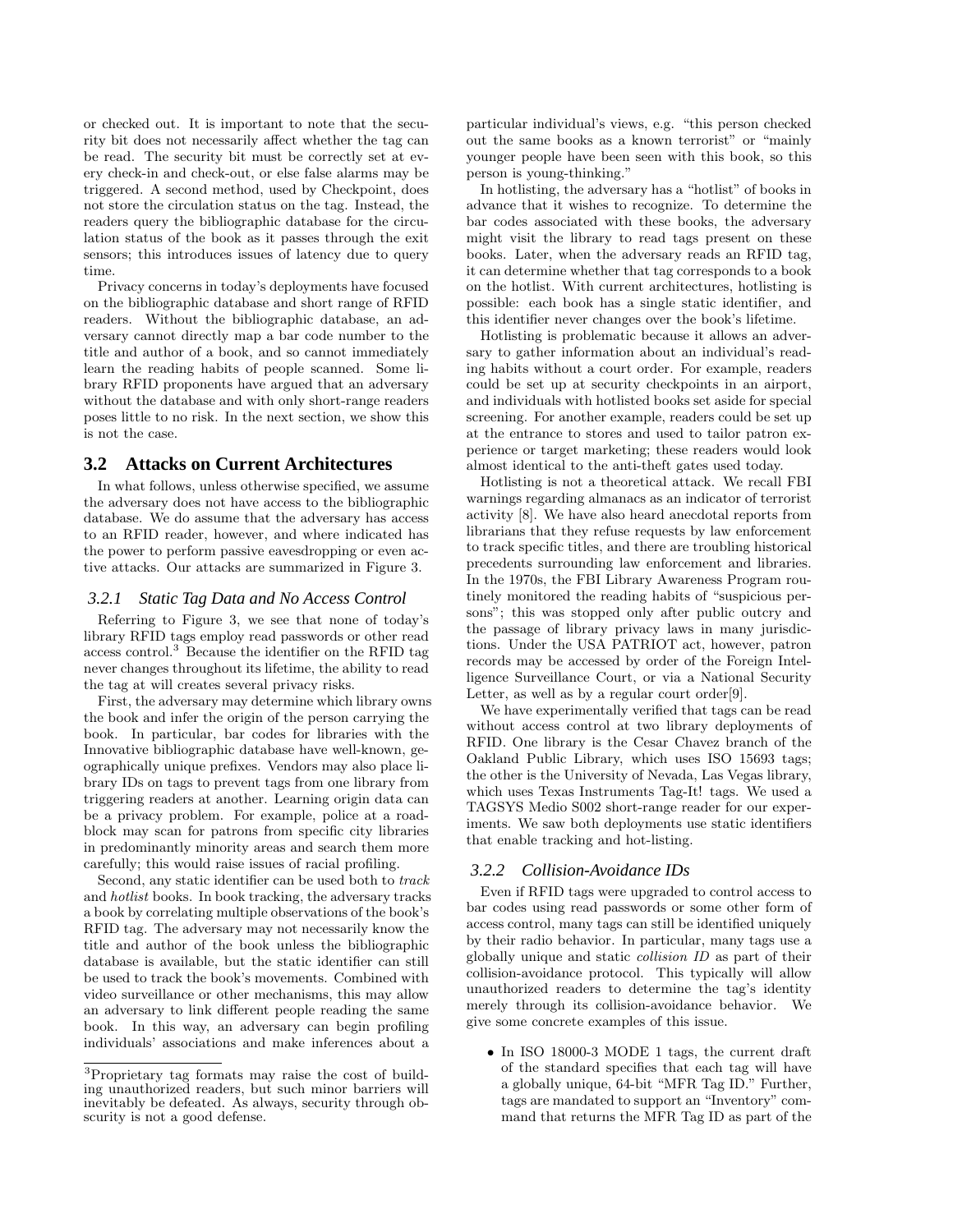response; no access control is in place for this command. Thus, an attacker with a reader could learn the tag's identity simply by asking for it.

This ID is also used for the collision-avoidance protocol of MODE 1, which introduces a second way that the tag's identity can leak. The MODE 1 collision-avoidance protocol operates in two modes: slotted or non-slotted. In non-slotted mode, the reader broadcasts a message with a variable-length mask. All tags with least significant bits matching the mask respond, while others remain silent. To learn a tag's ID, an adversary need only make two mask queries per bit and see to which one the tag responds. By extending the mask by one bit each time, the adversary can learn a tag's collision ID in 64 queries. Because in the MODE 1 collision-avoidance protocol this ID is the same as the MFR Tag ID, this allows unique identification of the tag. In the slotted verion of the MODE 1 protocol, time is divided into 16 slots based on the most significant bits of the ID, and the process is similar.

EPC Class 1 13.56 MHz tags use their EPC identifier directly in a similar collision-avoidance protocol [7].

• ISO 18000-3 MODE 2 also specifies a 64-bit manufacturer ID. The ID is not used directly for collision avoidance. The collision avoidance protocol requires the generation of random numbers, however, and the standard specifies the use of "at least a 32-bit feedback shift register or equivalent." While it is not explicitly specified, we expect that each tag will have a globally unique seed in practice. In particular, we note that 32 bits of the 64 bit manufacturer ID are defined to be a globally unique "specific identifier"; it would be natural to use this specific identifier to seed a PRNG.

If a 32-bit LFSR is used, then tags can be uniquely identified. Specifically, if as few as 64 outputs of the LFSR are observed in the collision-avoidance protocol, the entire state of the LFSR can be reconstructed using the Berlekamp-Massey algorithm and run backwards to obtain the unique seed. In general, if a weak PRNG is used with the ISO 18000-3 MODE 2 protocol, tags can be identified.

• In EPC 915 MHz tags, there are three different modes for "singulation" or collision avoidance, one of which uses the globally unique Electronic Product Code (EPC) ID. The choice of modes is controlled by the reader. An adversarial reader can simply ask the tag to use its EPC ID; because there is no authentication of this command, the tag will obey.

As a consequence, any library system using one of these tags will be vulnerable to tracking and hotlisting of books and patrons. The collision-avoidance behavior is hard-coded at such a low layer of the tag that, no matter what higher layers do, privacy will be unachievable. This is unfortunate, because it means that much of today's RFID hardware is simply incompatible with privacy for library patrons. It is also dangerous, as vendors and libraries may implement privacy-enhancing methods that focus on tag data and then be unaware that tags are not in fact private.

#### *3.2.3 Write Locks, RaceConditions, and Security Bit Denial of Service*

In deployments with rewritable tags, some method must be used to prevent adversaries from writing to the tag. Otherwise, an adversary can commit acts of vandalism such as erasing tag data, switching two books' RFID data, or changing the security status of tags with "security bits." Unfortunately, vandalism is a real threat to libraries, especially from people who feel certain books should not be available; it would be naive to expect such people to ignore RFID-based vandalism for long.

Unfortunately, several current specifications have write protection architectures that are problematic in the library application. The EPC 13.56 MHz tag specification, as well as ISO 18000-3 MODE 1, include a "write" and a "lock" command, but no "unlock" command. In addition, write commands are not protected by password; this is consistent with a supply chain application that writes a unique serial number to a tag, then never needs to re-write the number. While the lock command is only an optional part of the ISO 18000-3 MODE 1 standard, it is supported by many tags, including the Phillips ICode tags purchased by the National University of Singapore to supplement its 3M library system [10]. In ISO 18000-3 MODE 2, locking is also irrevocable, but protected by a 48-bit password.

Once locked, a page of memory cannot be unlocked by any reader. A page containing a security bit needs to be unlocked when a book is checked in or out, or else the status of the bit can not be changed. An adversary can change the security bit to "not checked out" and then lock that page of memory. The resulting tag is then unusable, as the memory cannot be unlocked; physical replacement of the tag is required before the book can be checked out. We refer to irrevocable locking of the security bit as a *security bit denial of service*.

In addition to the issues with implementing security bits, there is a privacy concern as well. If there exists unlocked memory on the tag, an adversary can write its own globally unique identifier and track tags based on this ID; the RF-DUMP software by Grunwalds makes this a one-click operation [15]. This attack could bypass other mechanisms intended to prevent tracking or hotlisting of tags, such as rewriting tag IDs as we discuss in Section 4.1.1. Therefore, care should be taken to always lock all unused memory on writeable library RFID tags.

In our experiments with ISO 15693 tags in a real library deployment, we experimentally verified that none of the tag data blocks were locked. We also verified that tag blocks could be locked irrevocably on these tags, enabling security bit denial of service.

TAGSYS C220 tags avoid security bit denial of service by having a special area of memory dedicated to the security bit built into the tag, separate from regular data storage. Checkpoint tags, in contrast, do not implement security bits, but rely on a database of checkedout books.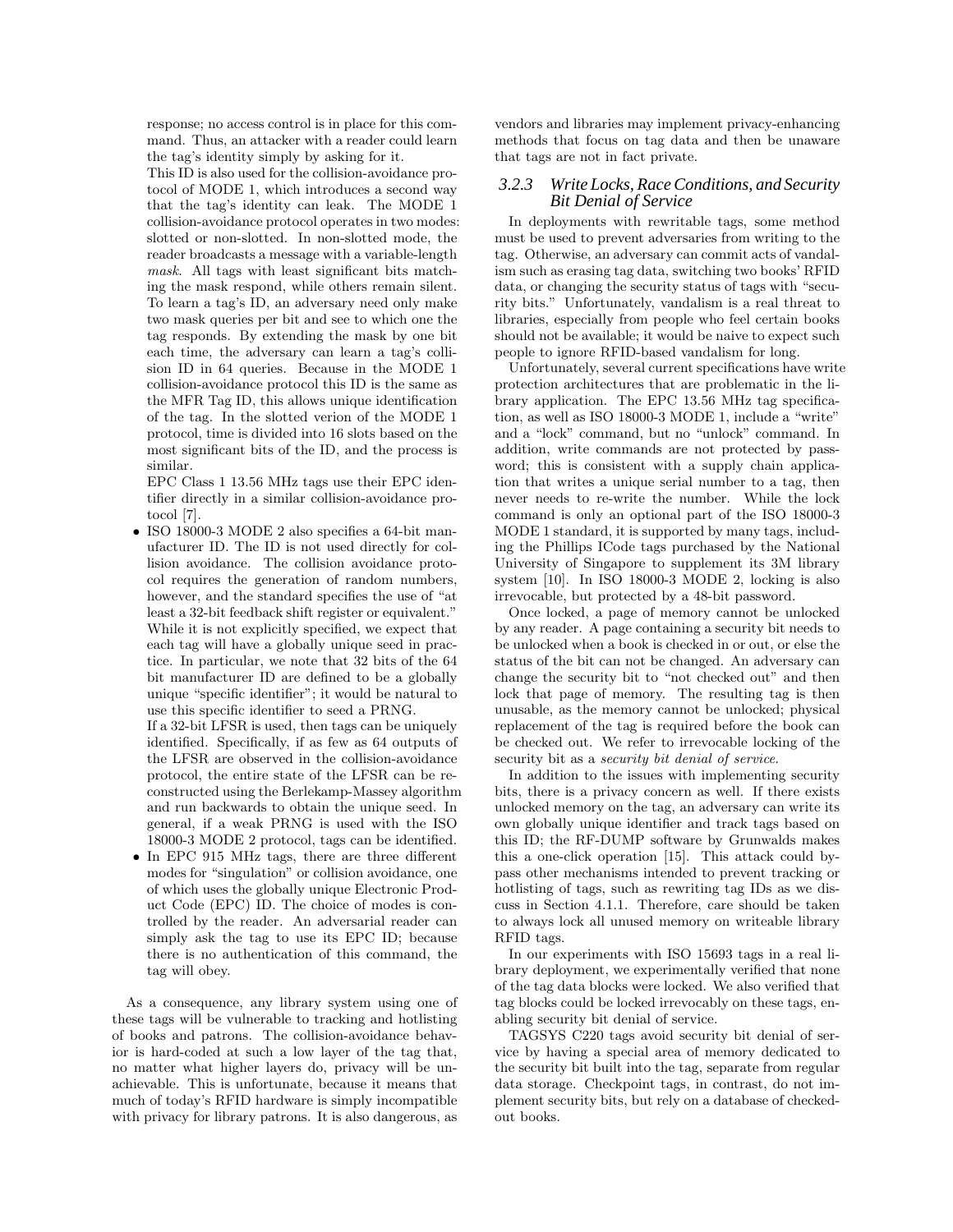An alternative RFID architecture might implement separate "unlock," "write," and "lock" commands, either on a per tag or per data page basis. Such an architecture is suggested by Weis et al. in the context of "hash locks" [30]. Weis et al. note that session hijacking is possible in such an architecture. In such a system, it is also possible for an active adversary to bypass the write lock mechanism by racing a legitimate reader. After waiting for the legitimate reader to unlock the tag, the adversary can then send write commands which will be accepted by the tag.

In practice, tags may be left unlocked by accident if a tag is prematurely removed from a reader's field of control before the tag can be re-locked. We have anecdotal evidence that this occurs in self-check stations when patrons place a large stack of books on the machine, but remove them before all can be locked. In this case, the tag is vulnerable to malicious writes of all unlocked data.

In addition, several tag types support command sequences that force a tag to restart collision avoidance protocols. If a unlock-write-lock architecture is overlaid on these tags, special care must be taken that tags transition to the "locked" state on receipt of any such commands.

#### *3.2.4 Tag Password Management*

The ISO 18000 standard and EPC specifications only allow for static passwords sent in the clear from reader to tag. As noted, current deployments do not seem to use read passwords, but write passwords are employed. There are two natural approaches to password management: (1) use a single password per site; or, (2) endow each tag with its own unique password.

If a single password is used for all tags, then a compromise of any tag compromises the entire system. In deployments that use writable security bits, the write password is used on every self-checkout; in systems with read passwords, exit sensors must use the read password every time a book leaves the library. In either case, passwords are available to a passive eavesdropper. Consequently, eavesdropping on a single communication reveals the password used by every tag in the system, a serious security failure. Once learned by a single adversary, a password can be posted on the Internet. Then, anyone with a reader can mount the attacks we have discussed.

If different passwords per tag are used, then some mechanism is required to allow the reader to determine which password should be used for which tag. Unfortunately, most obvious mechanisms for doing so, such as having a tag send an index into a table of shared secrets to the reader, provide tags with static, globally unique IDs. These globally unique IDs allow tracking and hotlisting of tags, which would defeat the entire purpose of read access control. Thus, privacy appears incompatible with prudent password management. We will return to this question in Section 4.2.

# **4. TOWARDS PRIVATE LIBRARY RFID ARCHITECTURES**

Unfortunately, as we have shown, many types of cur-

rent tags can be uniquely identified by their collisionavoidance behavior. This identification is independent of any read access control on the tag data. Consequently, it appears to be impossible to build privacypreserving architectures for library RFID on today's tags.

### **4.1 Tags With Private Collision Avoidance**

If we have a tag with private collision avoidance, then we have a hope for achieving a private library RFID architecture.

#### *4.1.1 Random Transaction IDs onRewritable Tags*

Our first proposal is similar to the Anonymous ID scheme proposed by Ohkubo et al. [21]; we adapt it to the library setting. On each check-out, the reader picks a new random number  $r$ , reads the tag data  $D$ , and stores the pair  $(r, D)$  in a backend database. The RFID reader then erases  $D$  from the tag and writes  $r$ . On check-in, the library reader reads  $r$ , looks up the corresponding  $D$ , and writes  $D$  back to the tag. While tracking a book is still possible with this scheme, hotlisting is not. This scheme also offers a measure of forward privacy if the database securely deletes  $r$  after the book is checked in. Special care must be taken that the book's identifier has been written correctly, as RFIDs have difficulty writing at a distance. For example, the process may involve reading back and validating the new ID at check-in and check-out.

#### *4.1.2 Improved Passwords Via Persistent State*

One of the problems with simple passwords is that a passive eavesdropper can overhear the password. In the library RFID application, this is especially serious, as the exit sensors must read every book leaving the library. It has been observed by several authors that the channel from tag to reader is much harder to eavesdrop than the channel from reader to tag [30, 12]. With that in mind, we propose a simple protocol for enhancing passwords in RFID tags; the same protocol was independently discovered and proposed as part of the EPCglobal Gen II standards process. The main idea is for the tag to send a random nonce to the reader; an adversary who misses the nonce cannot recover the password from reader to tag communication alone.

Let s be the shared secret password, and cmd the command to execute. Schematically, our protocol is:

$$
Reader \qquad s \in \{0, 1\}^n \qquad \qquad \text{Tag}
$$

$$
\begin{array}{c}\n \xrightarrow{\text{HELLO}} \\
\hline\n r \\
\xrightarrow{r} \\
\text{cmd, } p=r \oplus s \\
\text{check that } p \oplus r = s\n \end{array}
$$

The tag then returns the result of the check to the reader by either responding to the command or raising an error. This protocol is only intended to provide security against passive eavesdropping on the readerto-tag link; in particular, it does not provide security against man-in-the-middle attacks or attacks that modify transmitted messages. If the adversary does not see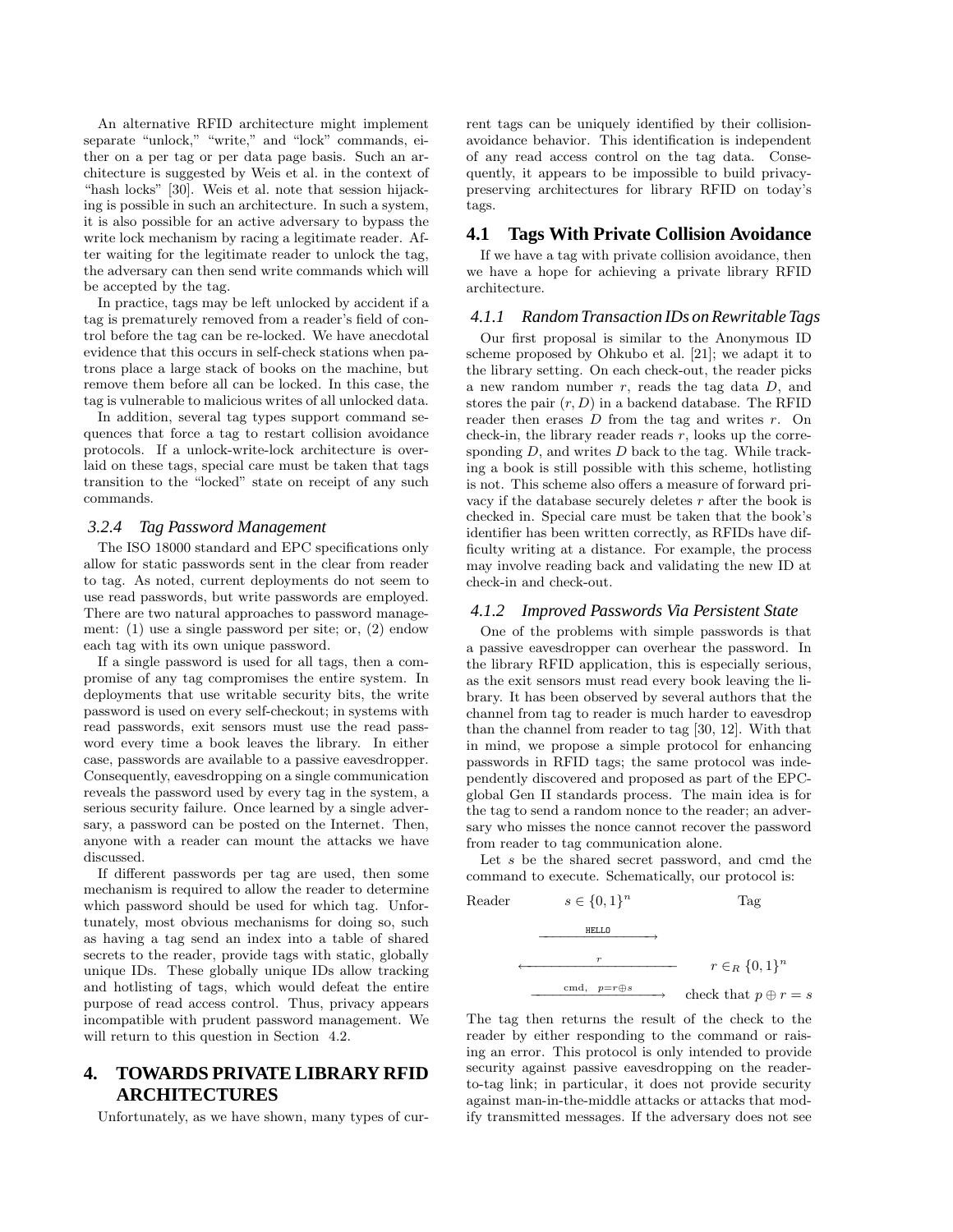| Tag Type                 | Read PW       | Write PW      | DoS     | Priv. C.A. | Priv. Auth. |
|--------------------------|---------------|---------------|---------|------------|-------------|
| Checkpoint WORM          | No            | n/a           | n/a     | Unknown    | No          |
| Checkpoint writeable     | No            | $_{\rm Yes}$  | n/a     | Unknown    | No          |
| TAGSYS C220 FOLIO        | No            | Yes (32 bits) | Unknown | Unknown    | No          |
| ISO 15693/18000-3 MODE 1 | No            | No (Lock)     | Yes     | No         | No          |
| ISO 18000-3 MODE 2       | Yes (48 bits) | Yes (48 bits) | $Yes*$  | $No*$      | No          |

Figure 3: Summary of attacks. The fourth column indicates whether the tag type is vulnerable to security bit denial of service; the fifth and sixth columns show whether the tag supports private collision-avoidance and private authentication protocols. Note that all but the ISO 18000-3 MODE 2 tag lack access control and hence are vulnerable to straightforward hotlisting and tracking attacks. ISO 18000-3 MODE 2 tags leak their identity through the collision-avoidance protocol (unless a crypto-strength PRNG is used), and are vulnerable to security bit DoS attacks if the password is known.

the nonce value  $r$ , then, assuming the tag picked the nonce uniformly at random, the secret s is informationtheoretically secure. Further, we note that an adversary cannot replay protocol messages, as the nonce required by the tag changes each time. Moreover, the adversary cannot even determine whether authentication succeeded from the protocol run. Finally, because the nonce  $r$  is independent of tag data or serial number, it cannot be used to distinguish different tags. The major drawback of the protocol is that it requires a good source of randomness, either physical or pseudorandom, for the RFID tag; finding such a source given the limited capabilities of a tag is an open problem.

# **4.2 Private Authentication**

#### *4.2.1 Motivation and Previous Work*

As noted earlier (see § 3.2), good security practice dictates that each tag have a distinct secret key, raising the issue of how a reader knows which secret to use when presented with a new tag. Trying each secret in turn will take too much communication to be feasible. At the same time, most straightforward ways for accomplishing this goal provide unique identifiers for the tag, which defeats the purpose of read access control in the library RFID setting. This is the symmetric-key private authentication problem: how can two parties that share a secret authenticate each other without revealing their identities to an adversary?

We refer to a private RFID authentication scheme by a triple of probabilistic polynomial time algorithms  $(G, R, T)$  (for Generator, Reader, and Tag). Let k be a security parameter. The key generator  $G(1^k)$  is a randomized algorithm that outputs a reader secret key  $RK$  and a tag secret key  $TK$ . Then the algorithms  $R(RK)$  and  $T(TK)$  interact to perform authentication. We will say a scheme is private if an adversary is unable to distinguish two different tags with different secret keys, and secure if an adversary cannot fool a tag or reader into accepting when it does not in fact know the secret key.

A key performance metric is how the amount of work performed by the reader scales with the number of tags in the system. This is especially important in the library setting, where there may be hundreds of thousands of items in a collection. There have been several proposals for private authentication of RFID tags, but all require work linear in the number of tags, which will not scale.

Weis et al. suggest a randomized hash lock protocol for private authentication [30]. At setup time, each tag is given a unique secret  $s$  and identification  $ID$ , and the reader has a database  $D$  storing the list of pairs  $(s, ID)$ . In their protocol, the tag sends a message consisting of  $(r, f_s(r) \oplus ID)$  to the reader, where s is a shared secret,  $f$  is a PRF,  $r$  is picked uniformly, and  $ID$  is the tag's unique identification. The reader then finds a pair  $(s, ID) \in D$  that is consistent with the tag's message, and the reader authenticates itself by sending back ID.

This scheme is neither private nor secure against passive eavesdroppers. In addition, there is a further protocol attack: an adversary can query a tag and learn a valid pair  $(r, f_s(r) \oplus ID)$ , which then allows the attacker to later impersonate that tag to a legitimate reader. The legitimate reader's response will identify the tag. This is a serious security flaw; it would allow hotlisting, tracking, and other privacy abuses. In addition, the reader's computational workload is linear in the number of possible tags, when we use a separate key for each tag.

#### *4.2.2 ABasicPRFPrivateAuthentication Scheme*

We propose a scheme for mutual authentication of tag and reader with privacy for the tag. Our scheme, shown in Figure 4, uses a shared secret s and a PRF to protect the messages communicated between tag and reader. The result is a private authentication scheme with reader workload linear in the number of tags. We refer to this basic PRF scheme as  $(G_{\text{basic}}, R_{\text{basic}}, T_{\text{basic}})$ .

#### *4.2.3 Tree-Based Private Authentication*

Next we discuss how to provide scalable private authentication. We build a new tree-based protocol with reader work  $O(\log n)$ ,  $O(\log n)$  rounds of interaction, and  $O(\log n)$  tag storage, where n denotes the number of tags. Our scheme,  $(G_{\text{tree}}, R_{\text{tree}}, T_{\text{tree}})$ , assumes the existence of a subprotocol  $(G_1, R_1, T_1)$  that provides private authentication with constant rounds, constant tag storage, and reader work linear in the number of tags.

We consider the  $n$  tags as leaves in a balanced binary tree, then associate each edge in the tree with a secret. Each secret is generated uniformly and independently. The reader is assumed to know all secrets. Each tag stores the  $\lceil \lg n \rceil$  secrets corresponding to the path from the root to the tag. The reader, when it wishes to authenticate itself to a tag, starts at the root and uses  $R_1$ to check whether the tag uses the "left" secret or the "right" secret. If the reader and the tag successfully authenticate using one of these two secrets, the reader and tag continue to the next level of the tree. If the reader fails to convince the tag on any level, the tag rejects the reader. If the reader passes all secrets in the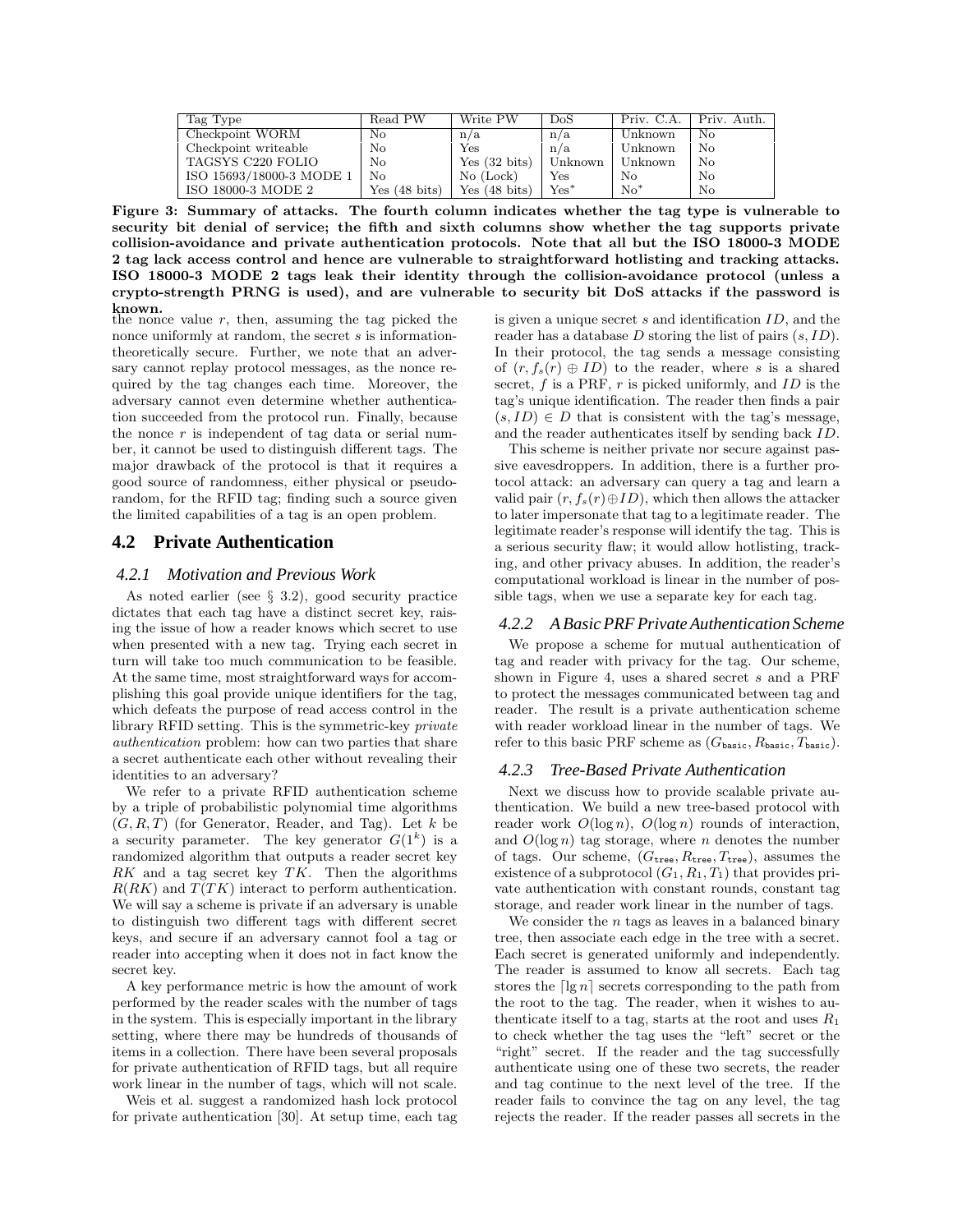\n 
$$
s \in \{0, 1\}^n
$$
 \n  $Tag$ \n

\n\n find\n  $(s, ID) \in D \text{ s.t.}$ \n

\n\n $ID = \sigma \oplus f_s(0, r_1, r_2)$ \n

\n\n The equation is:\n  $r_1 \leftarrow r_2, \quad \sigma = ID \oplus f_s(0, r_1, r_2)$ \n

\n\n The equation is:\n  $r_2 \leftarrow R \{0, 1\}^n$ \n

\n\n The equation is:\n  $r_1 \leftarrow r_2, \quad \sigma = ID \oplus f_s(0, r_1, r_2)$ \n

\n\n The equation is:\n  $r_2 \leftarrow R \{0, 1\}^n$ \n

\n\n The equation is:\n  $r_1 \leftarrow r_2, \quad \sigma = ID \oplus f_s(1, r_1, r_2)$ \n

\n\n The equation is:\n  $r_2 \leftarrow R \{0, 1\}^n$ \n

\n\n The equation is:\n  $r_1 \leftarrow r_2, \quad \sigma = ID \oplus f_s(1, r_1, r_2)$ \n

\n\n The equation is:\n  $r_2 \leftarrow R \{0, 1\}^n$ \n

\n\n The equation is:\n  $r_1 \leftarrow r_2, \quad \sigma = ID \oplus f_s(1, r_1, r_2)$ \n

check that  $ID = \tau \oplus f_s(1, r_1, r_2)$ 

#### Figure 4: Our basic PRF-based private authentication protocol.

path, the tag accepts the reader.

This tree-based scheme requires  $\lceil \lg n \rceil$  invocations of  $R_1$  and  $T_1$  with 2 secrets. Therefore the total scheme requires  $O(\log n)$  rounds of communication,  $O(\log n)$  work for the reader, and  $O(\log n)$  storage at the tag. The tree-based scheme is shown in Figure 5.

For simplicity of exposition, we described the scheme in terms of a binary tree, but nothing restricts the treebased scheme to binary trees. Larger branching factors reduce the number of rounds of interaction and improve resistance against compromise tags at the cost of somewhat increased reader work.

One way to instantiate the tree-based scheme is by using our basic PRF scheme as the subprotocol. We stress PRFs are not required; our scheme can be used with any subprotocol for private authentication. For example, we could use the XOR-based scheme, at the cost of only achieving security against passive adversaries.

The main issue with our scheme is the number of rounds of communication. Ramzan and Gentry have pointed out that some underlying protocols may allow performing all levels of the tree in parallel [14]. For instance, this optimization can be applied when using our basic PRF scheme, yielding a protocol with  $O(1)$  rounds of interaction and  $O(\log n)$  messages.

#### *4.2.4 A Two-Phase Tree Scheme*

As just described, the tree scheme uses a single fixed security parameter k for all instances of  $R_1$  and  $T_1$ , which therefore require communication cost at least  $k$ for each of the  $\lceil \log n \rceil$  rounds, or  $O(k \log n)$  communication. We now describe how we can create a tree scheme with communication  $O(k + \log n)$  by splitting into two phases.

In the first phase, we run the tree scheme using  $R_1$ and  $T_1$  generated with a constant security parameter (that may depend on the level of the tree) to identify the tag. If the path from root to tag is long compared to the security parameters of the edges, the probability that either an adversary identifies the tag or that a legitimate reader mis-identifies the tag will be low; we can tailor this probability by trading off the branching factor and the phase-1 security parameter. In the second phase, once the tag is identified, the reader and tag can execute  $R_1$  and  $T_1$  using k as the security parameter.

For a concrete example, consider the basic PRF scheme,  $n = 2^{20}$  tags, and a two-level tree with branching factor  $2^{10} = 1024$ . We give a tag three 64-bit secret keys: two for phase 1 and the final key for phase 2. In both levels, we truncate the PRF output to 10 bits. We then expect to need only one iteration of the first and one of the second level, for a total expected  $2 \cdot 2^{10} = 2^{11} \text{ PRF}$ evaluations for the reader and 4 PRF evaluations for the

Algorithm 4.1:  $G_{\texttt{TREE}}(1^k, N)$ 

Fix  $\ell \leftarrow \log N$ for  $i = 1$  to  $\ell$ for  $j = 0$  to 1  $s_{i,j} \leftarrow G_1(1^k)$ for  $h = 1$  to  $N$ Parse h in binary as  $(b_1, \ldots, b_\ell)$  $TK_h \leftarrow (s_{1,b_1}, \ldots s_{\ell,b_\ell})$  $RK \leftarrow (s_{1,0}, s_{1,1}, \ldots, s_{\ell,1})$ Output  $RK, TK_1, \ldots, TK_N$ .

Algorithm 4.2:  $(R_{\text{TREE}}, T_{\text{TREE}})$   $(RK, TK)$ 

Fix  $\ell \leftarrow \log N$ Parse RK as  $(u_{1,0}, u_{1,1}, \ldots, u_{\ell,1})$ Parse TK as  $(v_1, \ldots, v_\ell)$ for  $i = 1$  to  $\ell$  $\textsc{succ}$ ED ← false for  $j = 0$  to 1 if running  $(R_1(u_{i,j}), T_1(v_i))$  returns true then  $\textsc{success} \leftarrow \text{true}$ if ¬succeed then fail and output 0 accept and output 1

#### Figure 5: Unoptimized tree-based private authentication protocol.

tag in phase 1, plus 2 each for phase 2. Communication cost is then  $10 + 10 + 64 = 84$  bits of PRF output, plus the same amount for the random nonces, for a total of 168 bits of communication. To fool a tag into accepting, the adversary must pass both phase 1 and phase 2. Ramzan notes that any authentication scheme with n possible tags requires  $\Omega(\log n)$  communication cost, because writing a tag identifier requires  $\Omega(\log n)$  bits, so we see our two-phase tree scheme is asymptotically optimal [26].

## **5. RELATED WORK**

In the retail RFID space, the EPCGlobal suite of RFID specifications mandates that tags support an irrevocable "kill" command. In the library setting, however, tags must be re-used to check in loaned items. Irrevocably killing a tag is not an option.

Juels, Rivest, and Szydlo propose a device called a "blocker tag" [20]. The blocker tag exploits the treewalking collision-avoidance protocol of 915 MHz EPC tags to "block" readers attempting to read tags of a consumer. Because of bandwidth constraints, the 13.56 MHz tags used in library settings do not use tree-walking, so their scheme is not applicable.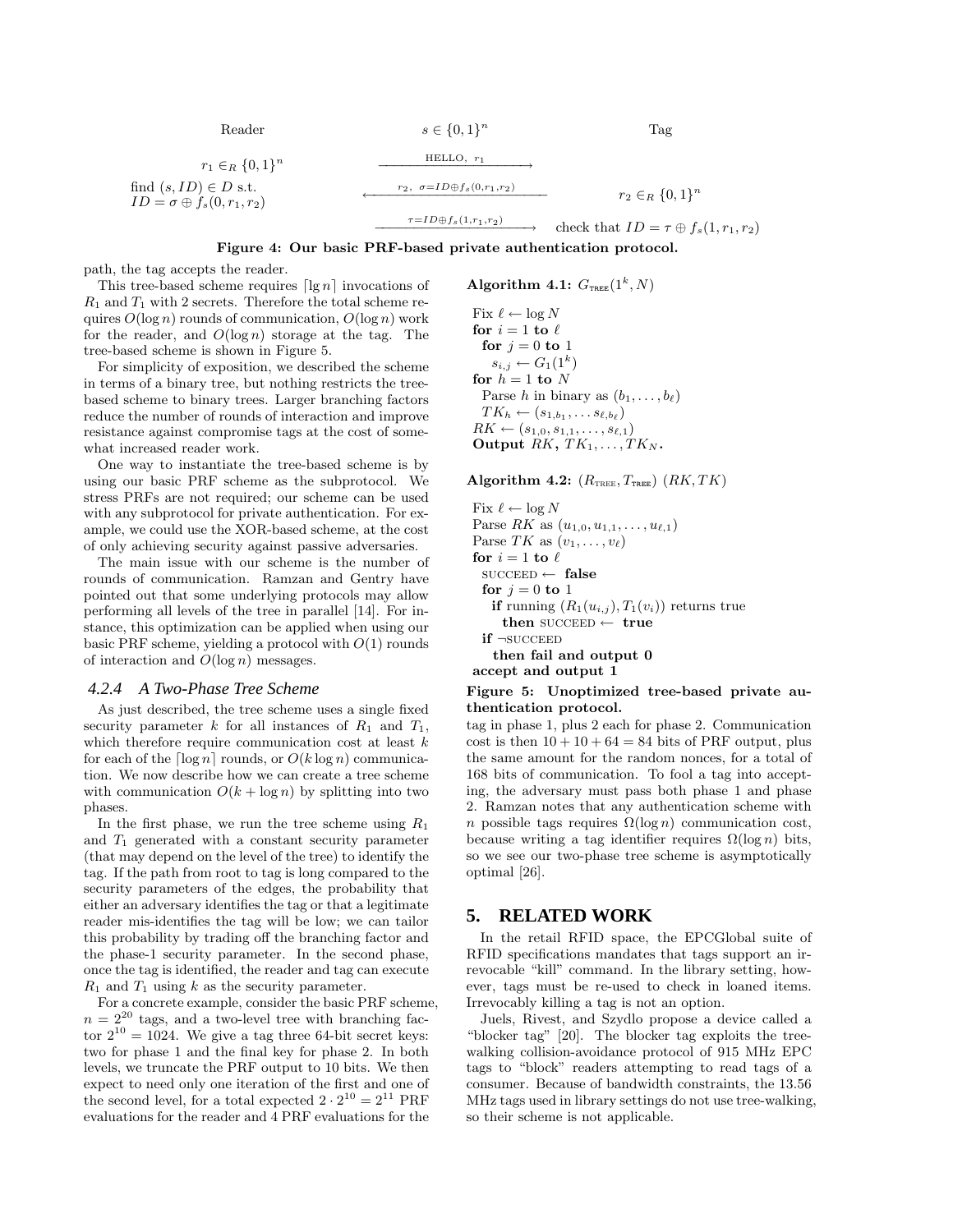Weis et al. focus on a broad range of security and privacy issues in the RFID space [30]. Their protocol focuses on security against passive eavesdroppers who are assumed to hear the reader to tag channel but not tag to reader communication. Their proposal, however, is modelled on the 915 MHz EPC tree-walking protocol; a new protocol must be designed for 13.56 MHz tags. Weis et al. also introduce randomized hash locks. Unfortunately, as discussed in Section 4.2, the scheme requires reader computation linear in the number of secrets.

Abadi and Fournet describe the problem of private authentication [2]. We differ in that we work in the symmetric-key model, since public-key cryptography is out of reach for RFID tags. In addition, their protocols also have linear work in the number of entities, while we achieve logarithmic work. We note that the anonymous mode of IKE also achieves private authentication with public-key cryptography[16].

Ohkubo, Suzuki, and Kinoshita proposed a method of changing RFID identities on each read based on hash chains [25]. Their method also requires a hash function on the RFID tag, but does not require a random number generator. Ohkubo et al. suggest an "anonymous ID" scheme, in which tags contain only a random number that is periodically rewritten [21]. Their scheme appears similar to the scheme suggested in Section 4.1.1.

Juels suggests the use of one-time authenticators or "pseudonyms" for RFID tags [19]. He also specifically suggests a variant scheme for library applications that gives tags a single authenticator for each checkout and prevents hotlisting but not tracking; in this respect, the proposal is similar to the "anonymous ID" scheme.

Inoue and Yasuura suggested having two data banks on an RFID [17]. The authors recognize that switching between the two data banks must be secured, but leave the exact security mechanism as future work; therefore the scheme cannot be used as is.

Several activist groups have raised the issue of patron privacy for library RFID. The Electronic Frontier Foundation wrote a letter to the San Francisco Public Library raising several important policy questions surrounding library RFID [29]. A general "RFID Bill of Rights" was proposed by Garfinkel [13]; it proposes a right to notice that RFIDs are in use and a right to RFID alternatives.

Some vendors also have literature addressing the issue of library RFID and patron privacy. The 3M "eTattler" newsletter claims that the proprietary nature of 3M RFID tags and the low read range make privacy less of a concern [1]. The VTLS white paper on patron privacy cites low read range and also mentions that "encryption" can be used to protect tag data [4]. While library RFID read ranges may be low, they are still enough to provide for reading in doorways or other close spaces from vendor standard readers; adversaries willing to break the law and build more powerful readers may achieve greater range. Past experience also teaches us that it is dangerous to rely solely on security through obscurity and proprietary protocols.

Finally, the Berkeley Public Library has put together

a series of "best practices" for library RFID [23]. These practices include limiting the data on the tag to a bar code only and prohibiting patrons from searching the bibliographic database by bar code. We have shown that privacy risks still exist even when data is limited to a bar code and the adversary does not have access to the bibliographic database, although in light of our results, the Berkeley practices seem to be the best possible with today's tags.

# **6. CONCLUSIONS**

Current library RFID tags do not prevent unauthorized reading of tag data. Therefore, information such as title, author, shelf location, patron information, or last checkin/checkout time should in no circumstance be stored on library RFID tags.

At the same time, both tracking and hotlisting are possible whenever a static identifier is used. Therefore, if a static identifier is in place on the RFID tag, it is imperative to prevent unauthorized tag reads. We stress that static identifiers may include collision IDs that are not protected by access control mechanisms intended to protect tag data. To avoid tracking tags by collision ID, some mechanism for private collision avoidance must be used, as described in Section 3.2.

Would these library RFID security and privacy problems go away if tags advanced to the point where hash functions and symmetric encryption on tags became feasible? Our results on identification via collision avoidance, private authentication, and write locks show the answer is no. Careful design of the entire system is required to support privacy-enabled RFID applications.

What is more, libraries want RFID now. Over 130 libraries in North America alone have installed RFID technology, and more are considering it. The American Library Association will soon propose best practices for the library use of RFID; once these are finished, we can expect the adoption rate among libraries to rise. Waiting for next generation tags that support cryptography may not be acceptable, especially at increased cost. Tag vendors, in addition, may be unwilling to introduce special modifications for what is a comparatively small market.

We have given specific proposals for improving privacy in RFID tags. Unfortunately, such changes will require time, effort, and money, and no current library RFID system supports them. There will be a substantial cost for privacy and security in the library RFID setting.

Is the cost of privacy and security "worth it?" Put another way, should a library refuse to buy RFID until systems are available that resist these attacks? We cannot dictate answers to this question. What we have done, instead, is provide the means for libraries and their communities to make an informed decision, and the technical options to improve future library RFID systems.

# **7. ACKNOWLEDGEMENTS**

We thank the following individuals for their feedback and advice: Alicia Abramson, Rebekah E. Anderson,